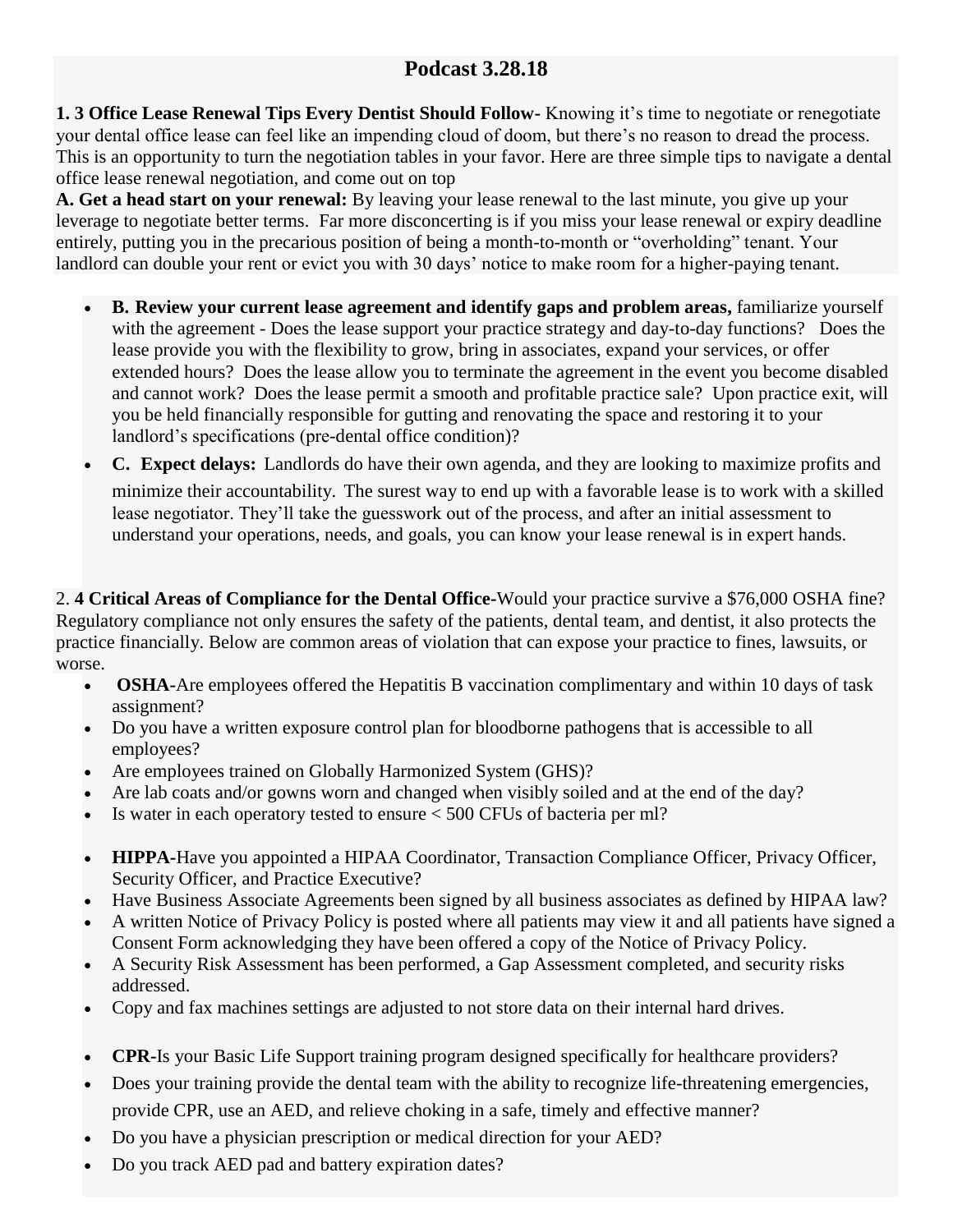- **HR-**Do you have a Policy Manual/Employee Handbook that is updated annually?
- Do you have updated job descriptions for each position in the practice?
- Do you have a signed Employment Agreement and Acknowledgment form from every employee?
- Are you clear about disciplinary restrictions regarding "Protected Concerted Activities"?
- Do you routinely pay wages, applicable travel time, seminar attendance fees, and expenses when employees attend CE events?

**\*\*\*3. You Bought It…Now Promote It!** You have made the wise decision to invest in technology for the enhanced care of your patients. That is very telling about what kind of dentist you are — one who wants to raise the standard level of care. But do your patients know this and how it benefits them? Each time you add technology to your practice, promote this seven-step process.

**1. Internal verbal skills-** Make your team aware of the technology you've acquired and the benefits patients will receive. Encourage them to mention it in conversation. When the patient asks how you are doing, reply by saying, Great. We are so excited that Dr. Smith purchased this new CAD/CAM technology so you can receive a new crown today without coming back for another visit.

**2. Update your website.** The home page should mention new equipment with a link to learn more. Include patient-friendly photos and a testimonial, if possible, from a patient who has benefited from the technology.

**3. Email.** Send an email to patients about the benefits of the new technology, and include a link to your website to read more. Invite your patient to call the office for more information or to schedule an appointment.

**4. Social media.** Announce the new equipment, even before it arrives, on social media sites. Once you have it, show it off with pictures and create a short video that explains the patient benefits. Keep posts short and simple

**5. Signage.** Place signage around the office announcing the technology, and market a "limited-time-only" special promoting the new technique or equipment.

**6. External Ads.** Many practices highlight new technology in external marketing, such as print ads, direct mail or online marketing like pay-per-click ads. Focus on the benefits to the patient instead of the technology's features.

**7. Retention.** Use this as a reason to reach out to your patients who are overdue for their appointments.

**\*\*\*4**. **Dental care 2018 outlook-** We've all heard and experienced that the only constant in life is change. Health care is no exception, and in line with the broader health-care industry, dental care is increasingly changing to better align with consumer needs. Today's consumers are more engaged and active in their health. **1. Integrated health care will continue to grow**-Integrated plans, which include dental and other ancillary benefits, give providers a more comprehensive view of a patient's total health, leading to better and more personalized treatment. Through these plans, **[HIPAA-compliant](http://www.dentistryiq.com/articles/2017/06/emails-texts-and-hipaa-7-rules-that-every-dentist-needs-to-know.html)** data is shared, which allows a person's core health-care team to provide the right care at the right time. A dentist whose patient has an integrated plan could easily see if the person was on metopropolol, which gives the dentist the ability to better serve the patient by monitoring for those oral side effects.

**2. Adult orthodontia will gain in popularity-**Orthodontia is often thought of as a service for children and teens, and historically that's true. The reality is that we've seen adult [orthodontia](http://www.dentistryiq.com/articles/2016/09/clear-aligners-versus-traditional-braces-4-benefits-for-adult-orthodontic-patients.html) become a mainstay for many dental practices for both cosmetic and clinically necessary reasons. In a 2014 [study,](https://health.usnews.com/wellness/articles/2016-07-27/braces-for-adults-are-they-right-for-you) the American Association of Orthodontists found that adults made up more than 1.5 million orthodontics patients in the United States, a record high. In response, health plans, such as Anthem's affiliated health plans, will become more likely to cover this type of care to help consumers access the services they value.

**3. Interest in teledentistry will increase-**Over recent years, telehealth has been an increasingly popular option for patients seeking convenient, non-emergency medical attention. In 2017, approximately [one-third](https://www.fshealth.com/blog/29-statistics-about-telemedicine-healthcare) of all non[emergency](https://www.fshealth.com/blog/29-statistics-about-telemedicine-healthcare) medical visits, more than 400 million, were conducted via telehealth platforms. Dental care will continue to evolve and keep pace with these trends and meet the needs of engaged consumers in an increasingly connected health-care ecosystem. With dental care providers and plans working together to simplify access to affordable care, we can continue to provide consumers with the care they want and need in 2018 and beyond.